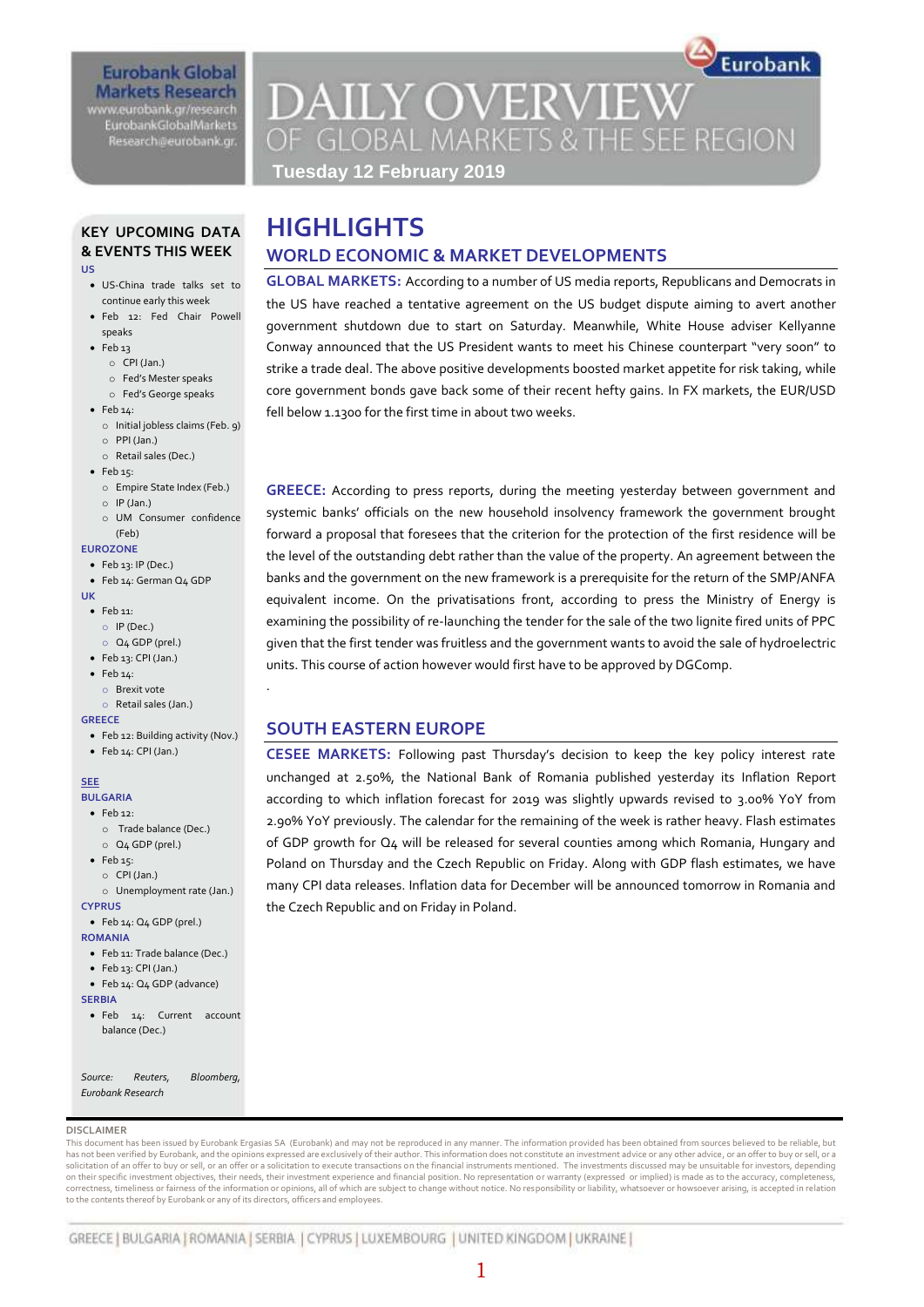## **Eurobank Global Markets Research**

**AILY OVERVIEW** OF GLOBAL MARKETS & THE SEE REGION

<u>Tuesday 12 February 2019</u>







```
Source: Reuters, Bloomberg, Eurobank 
Research
```
# **Latest world economic & market developments**

### **GLOBAL MARKETS**

According to a number of US media reports, Republicans and Democrats in the US have reached a tentative agreement on the US budget dispute aiming to avert another government shutdown due to start on Saturday. As per the same sources, the agreement envisions around \$1.4bn allocated for constructing 55 miles of additional barriers along the US-Mexico border, far below \$5.7bn originally demanded by US President Donald Trump. Meanwhile, White House adviser Kellyanne Conway announced that the US President wants to meet his Chinese counterpart "very soon" to strike a trade deal. The above announcement supported market optimism that the March 1 deadline may be extended and the US might not raise the tariff rate on \$250bn worth of Chinese imports from 10% to 25%, even if a final US/China trade deal has not been sealed by then, as the US President has threatened. High-level negotiations between the two countries are scheduled for Thursday and Friday in Beijing, while US President's economic adviser Larry Kudlow announced late last week that, of the 142 US demands, the number of issues deemed nonnegotiable by China has been sharply reduced. The above positive developments boosted market appetite for risk taking, with European bourses opening higher today, mirroring Asian equity markets' positive performance. On the flipside, core government bonds came under some pressure with the 10-yr US yield hitting a session peak of 2.684% earlier today, some 2bps on the day. Along these lines, the 10-yr Bund yield tested levels slightly above 0.12% in early European trade,but still not too far from last week's 0.085%, the lowest level since October 2016. In FX markets, the DXY index extended recent gains marking a fresh year-to-date high close to 97.200 earlier today. Against a broadly firmer USD, the EUR fell below 1.1300 for the first time in about two weeks and troughed at 1.1254 earlier today, the lowest level since mid-November 2018.

[ppetropoulou@eurobank.gr](mailto:ppetropoulou@eurobank.gr)

Eurobank

#### **GREECE**

According to press reports, during the meeting yesterday between government and systemic banks' officials on the new household insolvency framework the government brought forward a proposal that foresees that the criterion for the protection of the first residence will be the level of the outstanding debt rather than the value of the property. The government would reportedly favour the said threshold to be set at €150,000 of outstanding debt. Other elements of the reported government proposal are as follows: 1) All individuals should be allowed to apply for protection under the new framework regardless of their professional status, e.g. employees, pensioners, freelancers, etc. 2) The new framework should also cover corporate loans for which the first residence of the debtor has been used as collateral. 3) The settlement and its characteristics will be decided by the bank and the debtor based on the current Code of Conduct. 4) The 'haircut', if any, will be applied at loan maturity provided that the loan has been properly serviced until then. In any case there will apparently be no extension of the existing household insolvency framework beyond 28 February while an agreement between the banks and the government on the new framework is a prerequisite for the return of the SMP/ANFA equivalent income. On the privatisations front, according to press the Ministry of Energy is examining the possibility of re-launching the tender for the sale of the two lignite fired units of PPC given that the first tender was fruitless and the government wants to avoid the sale of hydroelectric units. This course of action however would first have to be approved by DGComp who is reportedly conducting an investigation on PPC for abuse of dominant position and manipulation of the wholesale market.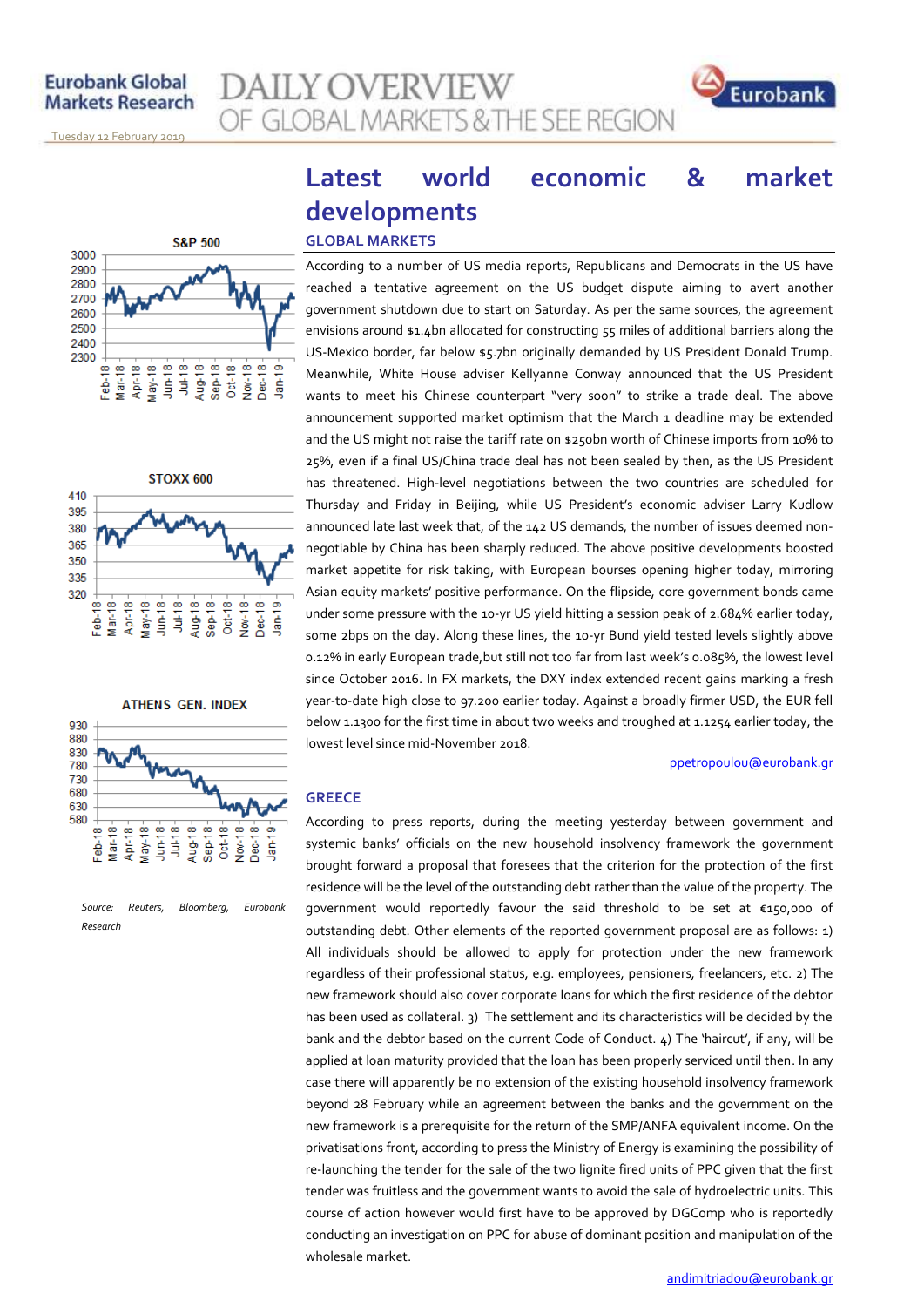## **Eurobank Global Markets Research**

<u>Tuesday 12 February 2019</u>

| <b>BULGARIA: Indicators</b> | 2016   | 2017e             | 2018f  |  |  |  |
|-----------------------------|--------|-------------------|--------|--|--|--|
| Real GDP growth %           | 3.9    | 3.8               | 3.8    |  |  |  |
| CPI (pa, yoy %)             | $-0.8$ | 21                | 2.4    |  |  |  |
| Budget Balance/GDP*         | 1.6    | 0.8               | $-1.0$ |  |  |  |
| Current Account/GDP         | 5.4    | 5.0               | 4.5    |  |  |  |
| <b>EUR/BGN</b> (eop)        | 1.9558 |                   |        |  |  |  |
|                             |        | 2016 current 2017 |        |  |  |  |
| Policy Rate (eop)           |        | N/A               |        |  |  |  |

*\* on a cash basis*

*Source: Reuters, Bloomberg, Eurobank Research, National Authorities*



| <b>Credit Ratings</b> |                 |           |            |  |  |  |  |  |  |  |
|-----------------------|-----------------|-----------|------------|--|--|--|--|--|--|--|
| L-T ccy               | Moody's         | S&P       | Fitch      |  |  |  |  |  |  |  |
| <b>SERBIA</b>         | Ba <sub>3</sub> | <b>BB</b> | <b>BB</b>  |  |  |  |  |  |  |  |
| <b>ROMANIA</b>        | Baa3            | BBB-      | RRR-       |  |  |  |  |  |  |  |
| <b>BULGARIA</b>       | Baa2            | BBB-      | <b>BBB</b> |  |  |  |  |  |  |  |
| <b>CYPRUS</b>         | Ba <sub>2</sub> | BBB-      | $BB+$      |  |  |  |  |  |  |  |

# **Latest economic & market developments in the CESEE region CESEE MARKETS**

**DAILY OVERVIEW** 

OF GLOBAL MARKETS & THE SEE REGION

Following past Thursday's decision to keep the key policy interest rate unchanged at 2.50%, the National Bank of Romania published yesterday its Inflation Report according to which inflation forecast for 2019 was slightly upwards revised to 3.00% YoY from 2.90% YoY previously. The projected quote is still broadly in line with the targeted interval (2.5%, ±1%) and the adjustment is mainly triggered by a slightly higher contribution of the adjusted CORE2 inflation (CPI excluding administered and volatile prices, alcohol and tobacco). In the presentation of the Inflation Report, the NBR Governor, Mugur Isarescu, commented on the bank tax, which is included in the 2019 budget, approved by the government on past Friday. His comments were broadly expected and focused on the complications that the bank tax may have on the economy and monetary policy given the tax's direct linkage with the interbank interest rates. The aforementioned bank tax along with increased taxes on energy firms was first announced two months ago and caused a plunge in Romanian markets, which conceived the additional taxation as a means for increased public spending. The budget approval on Friday weighed on the Romanian stock market as the Bucharest's main stock index BETI concluded the previous week with losses close to 2.5% after a six consecutive sessions' positive streak. However, at the time of writing, Romanian stocks seem to be slowly recovering from yesterday's losses.

The calendar for the remaining of the week is rather heavy. Flash estimates of GDP growth for Q4 will be released for several counties among which Romania, Hungary and Poland on Thursday and Czech Republic on Friday. For Romania, Hungary and Poland estimates are expected above 4% YoY while the in Czech Republic growth is expected lower, i.e. ca 2.4%. Along with GDP flash estimates, we have many CPI data releases. Inflation data for December will be announced tomorrow in Romania and the Czech Republic and on Friday in Poland.

[mkasola@eurobank.gr](mailto:mkasola@eurobank.gr)

Eurobank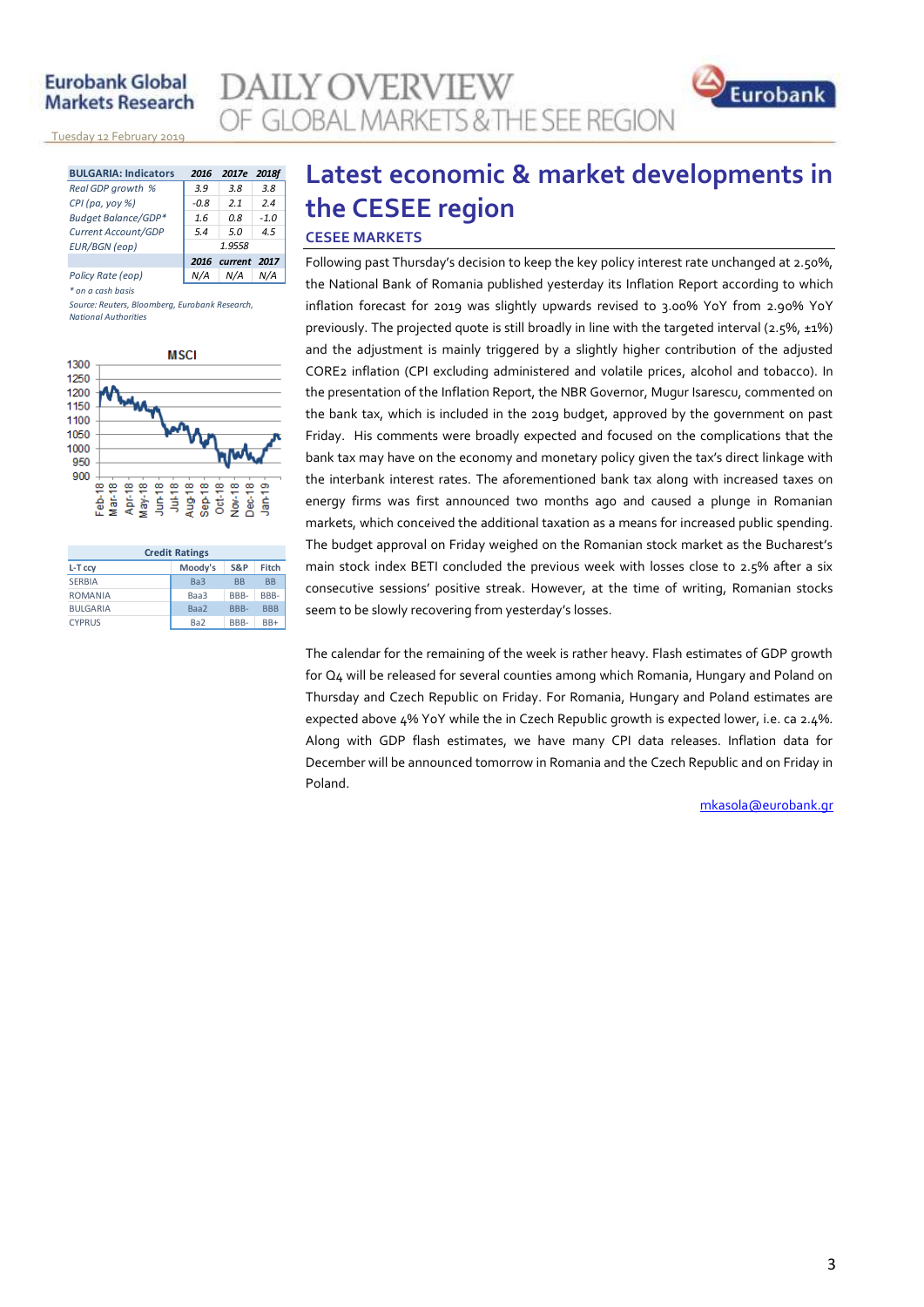# **Eurobank Global Markets Research**

**DAILY OVERVIEW** OF GLOBAL MARKETS & THE SEE REGION

<u>Tuesday 12 February 2019</u>

#### **GLOBAL MARKETS**

| <b>GLOBAL MARKETS</b> |          |      |              |         |        |         |                         |                   |         |              |                     |                    |      |         |             |
|-----------------------|----------|------|--------------|---------|--------|---------|-------------------------|-------------------|---------|--------------|---------------------|--------------------|------|---------|-------------|
| <b>Stock markets</b>  |          |      | <b>FOREX</b> |         |        |         | <b>Government Bonds</b> |                   |         |              | <b>Commodities</b>  |                    |      |         |             |
|                       | Last     | ΔD   | <b>AYTD</b>  |         | Last   | ΔD      | <b>AYTD</b>             | (yields)          | Last    | <b>ADbps</b> | $\triangle$ YTD bps |                    | Last | ΔD      | <b>AYTD</b> |
| S&P 500               | 2709.80  | 0.1% | 8.1%         | EUR/USD | 1.1283 | 0.1%    | $-1.6%$                 | <b>UST - 10vr</b> | 2.68    |              |                     | GOLD               | 1312 | 0.3%    | 2.3%        |
| Nikkei 225            | 20864.21 | 2.6% | 4.2%         | GBP/USD | 1.287  | 0.1%    | 0.9%                    | Bund-10vr         | 0.14    |              | -10                 | <b>BRENT CRUDE</b> | 62   | 0.5%    | 14.9%       |
| STOXX 600             | 361.12   | 0.9% | $7.0\%$      | USD/JPY | 110.57 | $-0.2%$ | $-0.8%$                 | $JGB - 10vr$      | $-0.01$ |              |                     | LMEX               | 2917 | $-0.9%$ | 4.2%        |



*Source: Reuters, Bloomberg, Eurobank Economic Analysis and Financial Markets Research Data updated as of 9:15 EEST*

Eurobank